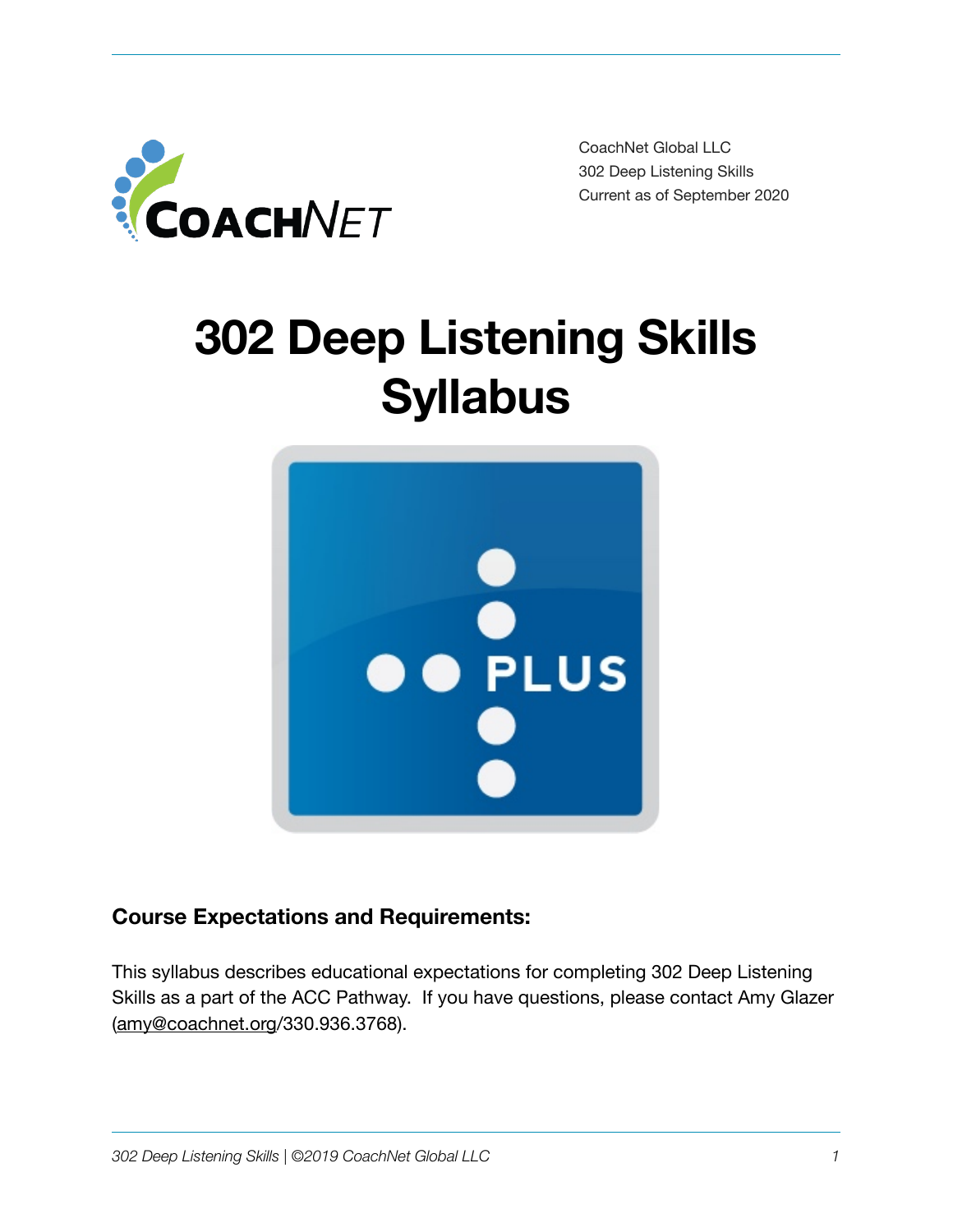Basic Information:

- 302 Deep Listening Skills
- Online

## **Number of Coach Specific Training Hours**:

- 4 x 60 minute class sessions (online) or 2 120 minute TURBO
- CoachNet uses a system called Zoom Meeting for our online training. You can access it through the Zoom Meeting app, or through your browser. You can acquire the link through [www.coachnet.org](http://www.coachnet.org) located under My Courses.
- One writing assignment (submitted for review by instructor).
- 4 Coach Specific hours

#### **Instructor's Name:**

Amy Glazer, PCC [amy@coachnet.org](mailto:amy@coachnet.org) 330.936.3768

### **Contacting the CoachNet Team:**

Amy Glazer, PCC Student Connection Team Lead [amy@coachnet.org](mailto:amy@coachnet.org) 330.936.3768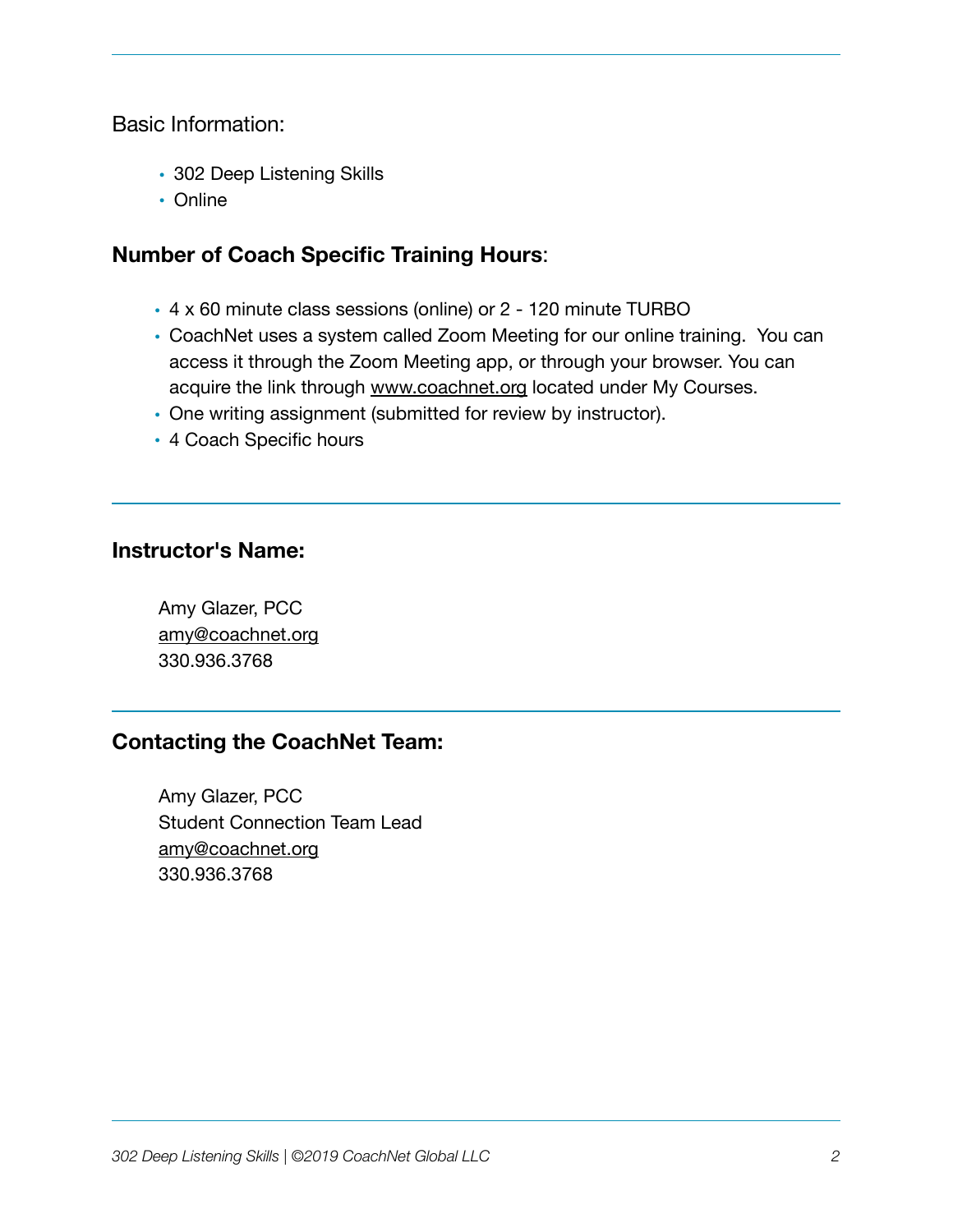## **Website Description:**

Coaches lead with listening. In fact, masterful coaches are in listen mode up to 80% of time in each session. But how can you be sure you're actually hearing what your client is saying?

In 302 Deep Listening Skills, you will explore the necessary skills for ensuring that your coaching is focused on what the client wants and what the client is actually saying. You'll understand bias in listening and how it affects coaching. Each coach and client processes information differently, and a masterful coach can tailor their listening to ensure maximum progress.

Completing 302 Deep Listening Skills means you will develop a growth plan for your listening skills, which means your coaching effectiveness will also rise!

#### **302 Deep Listening Skills covers the following ICF Core Competencies:**

- #3 Establishes And Maintains Agreements
- #5 Maintains Presence
- #6 Listens Actively
- #7 Evokes Awareness

### **Course Objectives:**

The objectives for this course are:

- Learn the difference between listening and hearing
- Understand external conversations and inner monologues
- Develop the link between external conversations and inner monologues in your coaching
- Tune into deep listening with your clients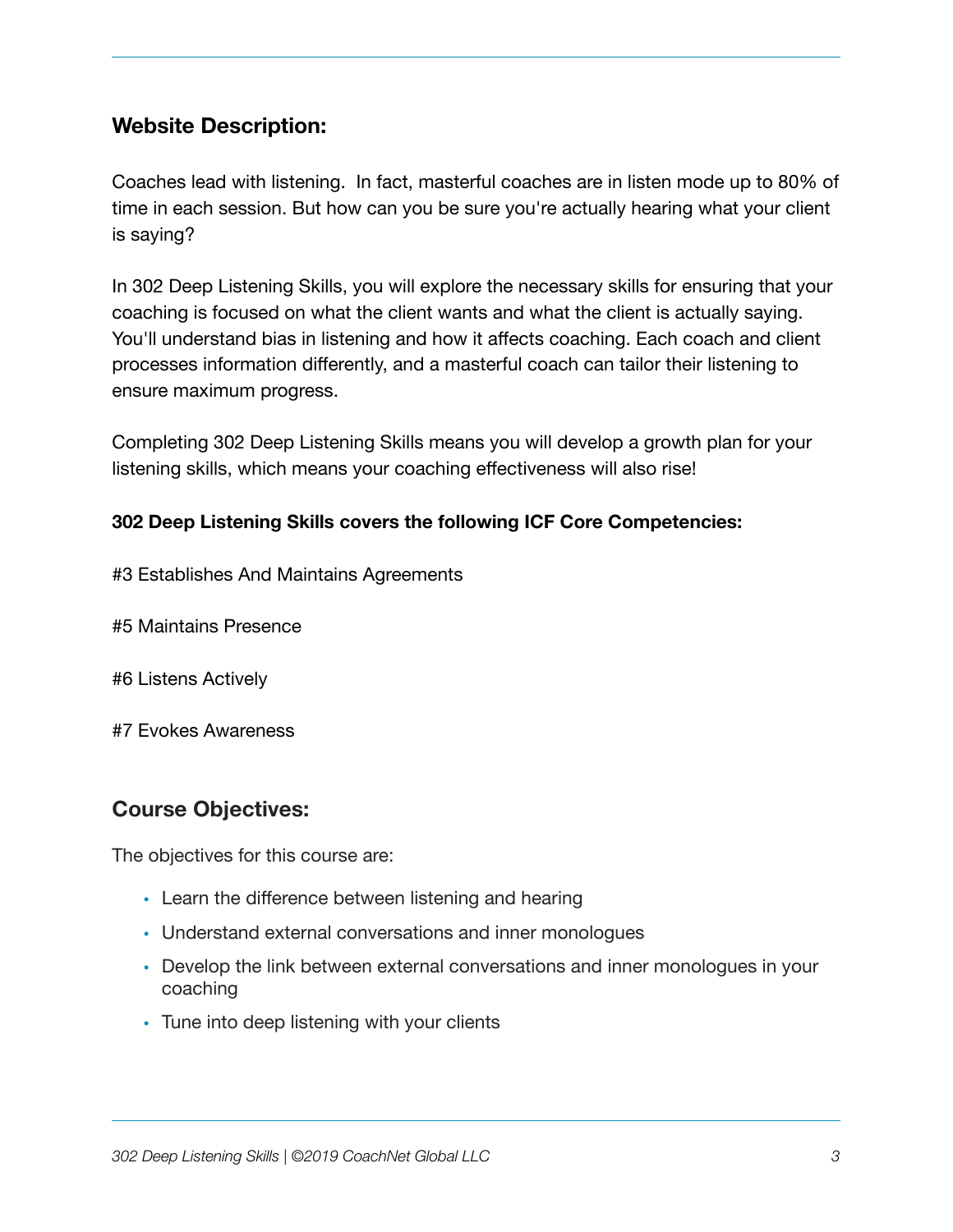## **Required Student Resources:**

To successfully complete 302 Deep Listening Skills you will need:

- A reliable internet connection
- A reliable telephone
- A copy of the 302 Deep Listening Skills Participant's Sessions Guides
- An email address
- Word processing software to submit final assignments in Microsoft Word format

#### **Course Schedule/Outline/Calendar of Events:**

302 Deep Listening Skills follows one of two formats: online for 4 - 60 minute sessions, online for two 2 hour sessions. Both formats include follow up assignments.

302 Deep Listening Skills begins online 3-5 times per year on average.

#### *Course Outline:*

| Session | <b>Class Focus</b>                           | <b>Follow Up Assignment</b>            |
|---------|----------------------------------------------|----------------------------------------|
|         | 1 What is Deep Listening?                    |                                        |
|         | 2 External Conversations<br>with Your Client |                                        |
|         | 3 Inner Monologues in<br>Coaching            |                                        |
|         | 4 Tuning the Client in to<br>Listening       | Journal Assignment (15-45)<br>Minutes) |

All assignments must be submitted to the Instructor within 30 days of the final class.